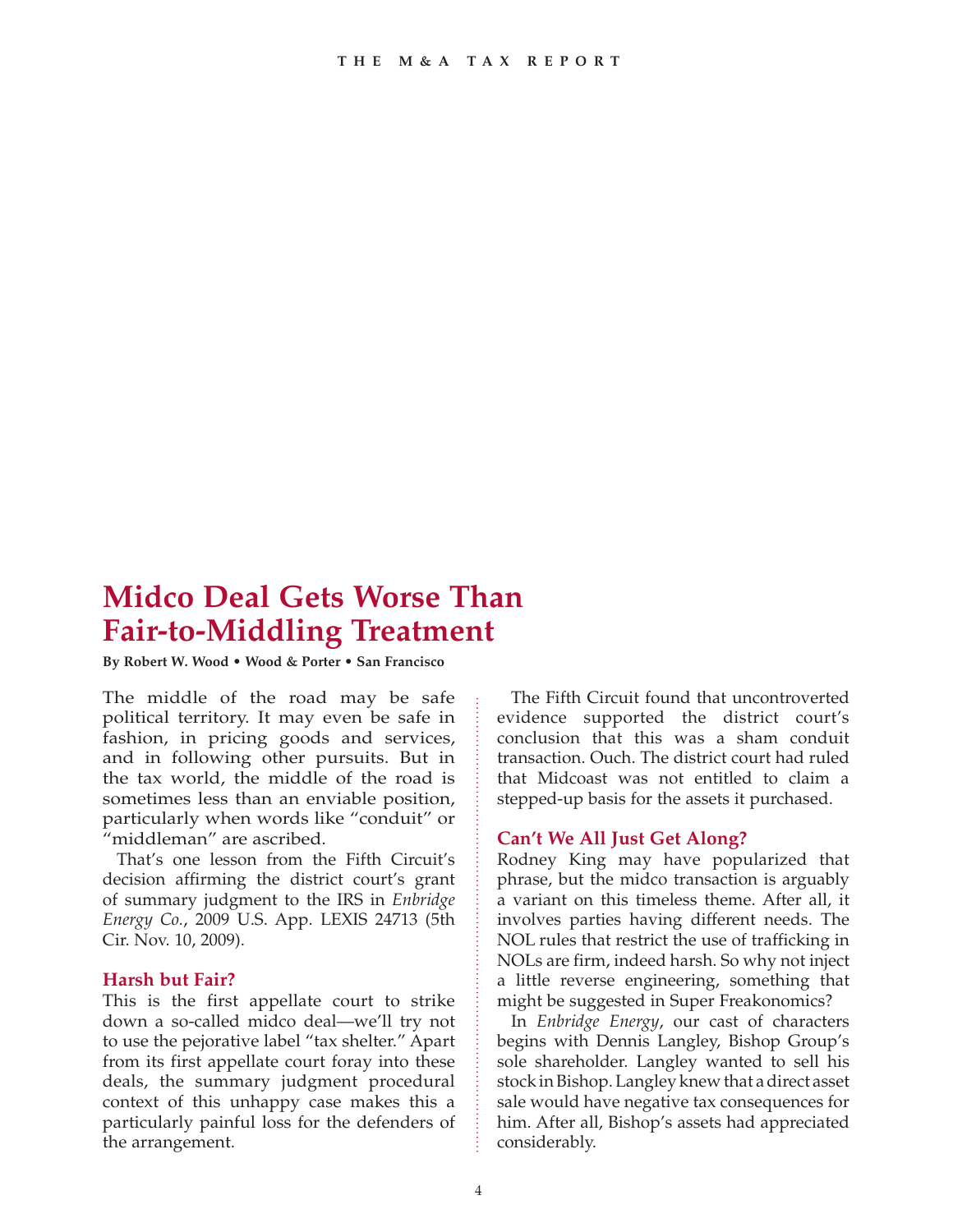That meant the corporation would have to pay significant taxes on those gains. Then Langley in turn would have to pay taxes on distributions he took as a shareholder from Bishop. How to address this quandary? Midcoast provided an answer.

#### **Middleman to the Rescue**

Midcoast submitted a bid of \$157 million for Langley's Bishop stock. Midcoast subsequently increased its bid to \$184.2 million. Upon further reflection, though, Midcoast lowered its offer to \$163 million. Langley found this offer unacceptable.

When Langley rejected Midcoast's reduced offer, Midcoast asked its tax advisor, PwC, for suggestions about improving its bid. PwC suggested that the parties use a third-party intermediary for the transaction, and suggested Fortrend to fill this pivotal role. Fortrend had done a number of these so-called conduit transactions. PWC then brought Fortrend to the table.

Midcoast understood that Fortrend would buy Langley's stock, and that Fortrend would then sell the Bishop assets to Midcoast. So far, so good. Each party arguably gets what it wants. Yet the devil is in the details.

## **Pipeline**

Rather than buying the stock and selling the assets itself, Fortrend formed a special vehicle solely for this purpose: K-Pipe. K-Pipe existed for no other purpose than to accomplish this transaction. It did no substantive business before or after it finished this transaction. Midcoast was behind it all the way.

Indeed, although K-Pipe obtained financing for its purchase of Langley's stock, that financing was wholly secured by Midcoast's funds, equal to the loan deposited in escrow accounts. Although this was technically a loan, the district court and appellate court saw this arrangement as effectively no different than purchasing the stock with Midcoast's funds. The financing was obtained through a foreign bank known to finance these types of midco transactions.

The rest of the facts were of the same ilk. K-Pipe did not exist prior to the transaction. K-Pipe was created solely to buy the stock and then to sell the Bishop assets. The evidence showed that Langley and Midcoast were discussing the purchase prior to K-Pipe's involvement. Indeed, they had met together (along with the advisers from PwC) to discuss the deal.

#### **Timeline**

Proximity in time was another obvious issue. As the court pointed out, the two transactions occurred within 24 hours of each other. The court found that this evidence supported the inference that K-Pipe was merely an intermediary having no *bona fide* role in the transaction. Indeed, Midcoast conceded that it was Midcoast that wanted to acquire the Bishop assets.

Yet the only way Midcoast could acquire the Bishop assets at a price Midcoast was willing to pay was if a third party (K-Pipe) acquired Bishop's stock from Langley and then sold these assets to Midcoast.

#### **It's Just Business**

As anyone who has ever worried over an Internal Revenue Code Section ("Code Sec.") 355 transaction knows, business purpose is important. Of course, the concept comes up frequently in other contexts too. Some reasons are better than others, and some reasons are more purely business (and divorced from tax) than others.

Sometimes one must enunciate business reasons for a transaction or structure. Midcoast asserted that there were three business reasons why it used a conduit transaction rather than a direct asset purchase.

First, Midcoast stated that K-Pipe sought to earn a profit. The court didn't think too highly of this one, since this assertion did not answer the question of why any party was willing to pay K-Pipe to be an intermediary. Moreover, the mere profit by the intermediary does not prevent finding that the transaction was a sham.

Second, Midcoast argued that it used the Midco arrangement because it wanted to acquire and operate the Bishop pipeline assets at a price it was willing and could afford to pay. The court did not consider this to be a tax-independent business consideration. The money Midcoast saved by lessening its tax burden allowed it to pay more for the assets.